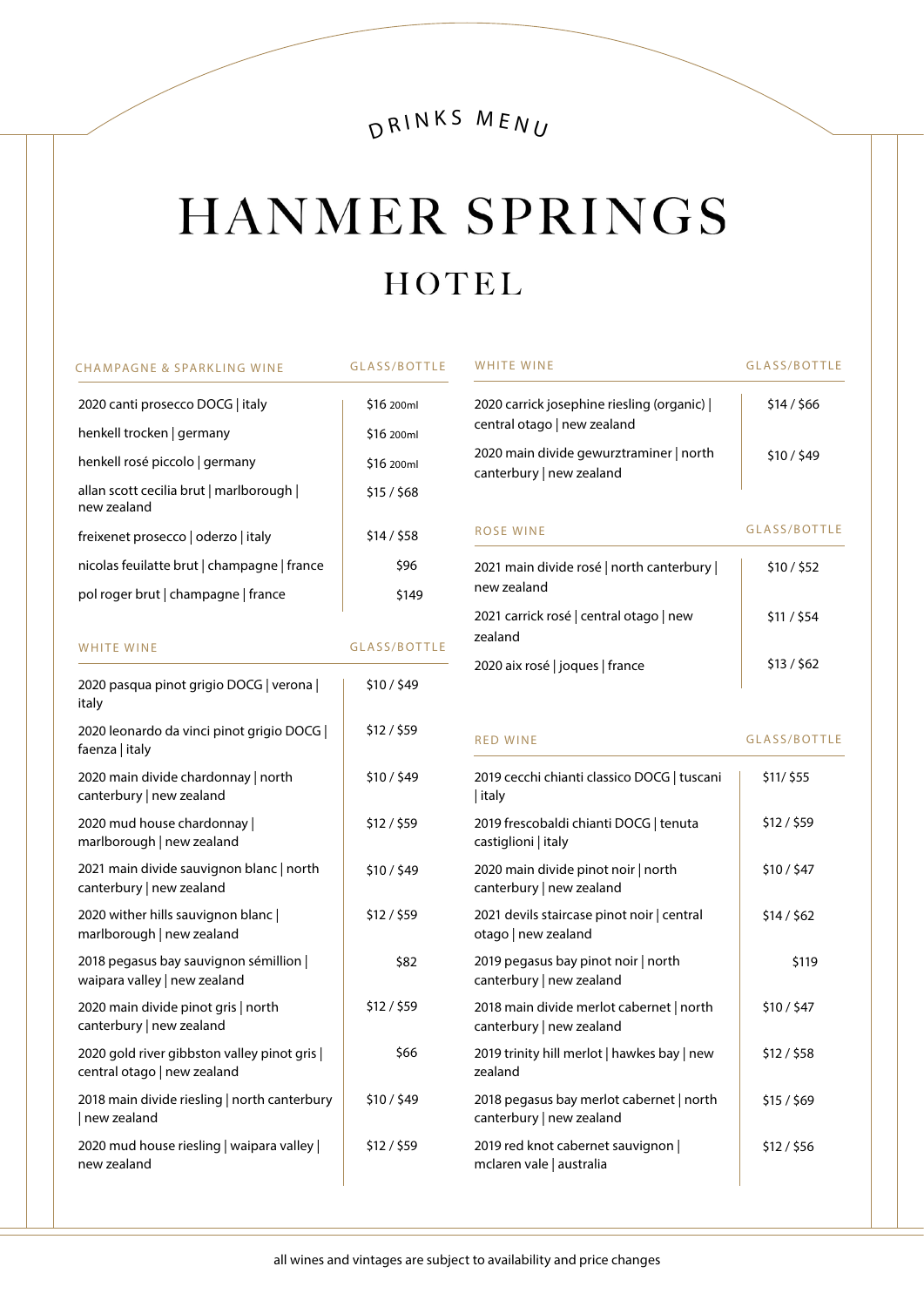DRINKS MENU

# HANMER SPRINGS HOTEL

| <b>RED WINE</b>                                                           | GLASS/BOTTLE            |
|---------------------------------------------------------------------------|-------------------------|
| 2017 wolf blass gold label cabernet<br>sauvignon   coonawarra   australia | \$79                    |
| 2018 sangre de toro t empranillo   la manha<br>  spain                    | \$11 / \$52             |
| 2019 trinity hill syrah   hawkes bay   new<br>zealand                     | \$14/559                |
| 2019 tyrells shiraz   hunter valley   australia                           | \$14/562                |
| <b>DESSERT WINE/PORT</b>                                                  | <b>GLASS/BOTTLE</b>     |
| 2020 the ned noble sauvignon blanc   new<br>zealand                       | \$9<br>60 <sub>ml</sub> |
| 2016 pegasus bay 'encore' noble riesling  <br>new zealand                 | \$13 60ml               |
| sandeman fine tawny port   portugal                                       | \$10 60ml               |
| 2012 grahams vintage port   portugal                                      | \$12 60ml               |

#### TAP BEERS

| emersons pilsner   | \$10 |
|--------------------|------|
| speights IPA       | \$10 |
| steinlager classic | \$10 |
|                    |      |

### BOTTLED BEERS

| \$11 |
|------|
| \$11 |
| \$10 |
| \$11 |
| \$11 |
| \$13 |
|      |

#### LOW ALCOHOL BOTTLED BEERS

| steinlager zero  | \$8  |
|------------------|------|
| steinlager light | \$10 |

### HOUSE SPIRITS 30ML

| vodka   finlandia     | \$10 |
|-----------------------|------|
| tequila   el jimador  | \$10 |
| rum   coruba          | \$10 |
| bourbon   woodstock   | \$10 |
| gin   bombay sapphire | \$12 |
|                       |      |

## SINGLE MALT WHISKY 30ML

| dalwinni highland 15yo | \$19 |
|------------------------|------|
| tamnavulin speyside    | \$16 |
| glenglassaugh highland | \$17 |
|                        |      |

#### BLENDED WHISKEY (30ML)

| johnny walker red label | \$12 |
|-------------------------|------|
| canadian club spiced    | \$12 |
| jameson irish whiskey   | \$12 |
| tullamore dew 12yo      | \$14 |
| monkey shoulder scotch  | \$14 |

### BOURBON

| woodford reserve           | \$14 |
|----------------------------|------|
| jack daniels single barrel | \$14 |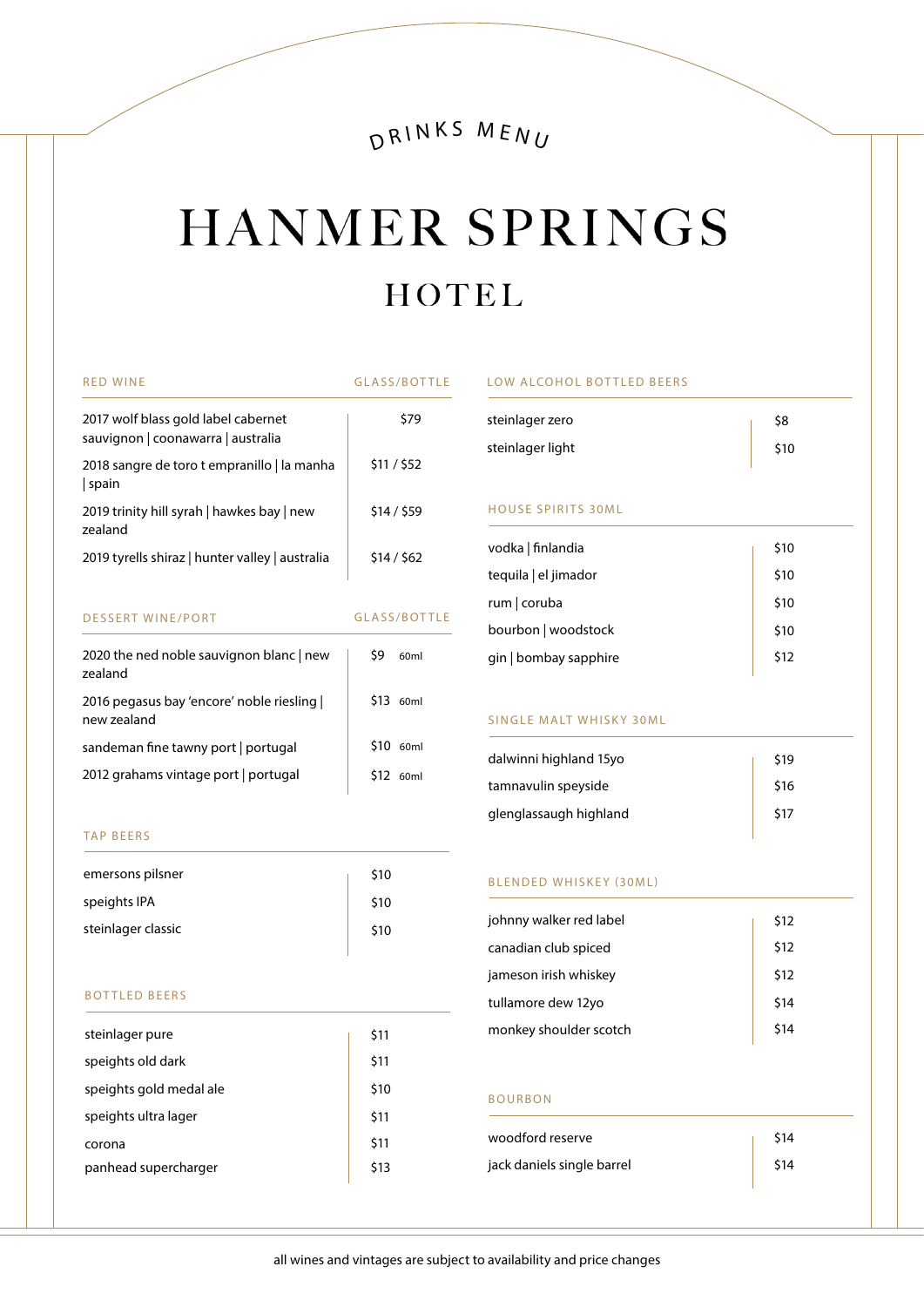# DRINKS MENU

# HANMER SPRINGS HOTEL

#### RUM

| \$11 |
|------|
| \$12 |
| \$16 |
| \$18 |
|      |

### BRANDY

| de valcourt VSOP | \$11 |
|------------------|------|
| st remy VSOP     | \$14 |

## CIDERS & RTDS

| wild turkey (RTD)        | \$11 |
|--------------------------|------|
| apple cider              | \$10 |
| pear cider               | \$10 |
| long white raspberry RTD | \$10 |
| long white orange RTD    | \$10 |
| kombucha feijoa          | \$9  |
|                          |      |

## LIQUEURS & OTHER SPIRITS

| baileys       | \$11 |
|---------------|------|
| kahlua        | \$11 |
| frangelico    | \$11 |
| sambuca       | \$11 |
| black sambuca | \$11 |
| pimms         | \$12 |
| drambuie      | \$12 |
| benedictine   | \$12 |
| jagermeister  | \$12 |
| cointreau     | \$12 |

#### NON-ALCOHOLIC DRINKS

| ginger beer                                                | \$6 |
|------------------------------------------------------------|-----|
| soda - coca cola   sprite   tonic water <br>ginger ale     | \$5 |
| juice - orange   apple   pineapple  <br>cranberry   tomato | \$5 |
| sparkling water - voyage 500ml                             | \$6 |
| still water - voyage 500ml                                 | \$6 |

### TEA

| english breakfast | \$5 |
|-------------------|-----|
| earl grey         | \$5 |
| chamomile         | \$5 |
| sencha green tea  | \$5 |
| peppermint        | \$5 |

#### COFFEE

| espresso        | \$5   |
|-----------------|-------|
| long black      | \$5   |
| americano       | \$5   |
| piccolo         | \$5   |
| latte           | \$6   |
| cappuccino      | \$6   |
| flat white      | \$6   |
| mochaccino      | \$6   |
| hot chocolate   | \$6   |
| flavoured syrup | \$0.5 |
| soy milk        | \$0.5 |
| almond milk     | \$0.5 |
|                 |       |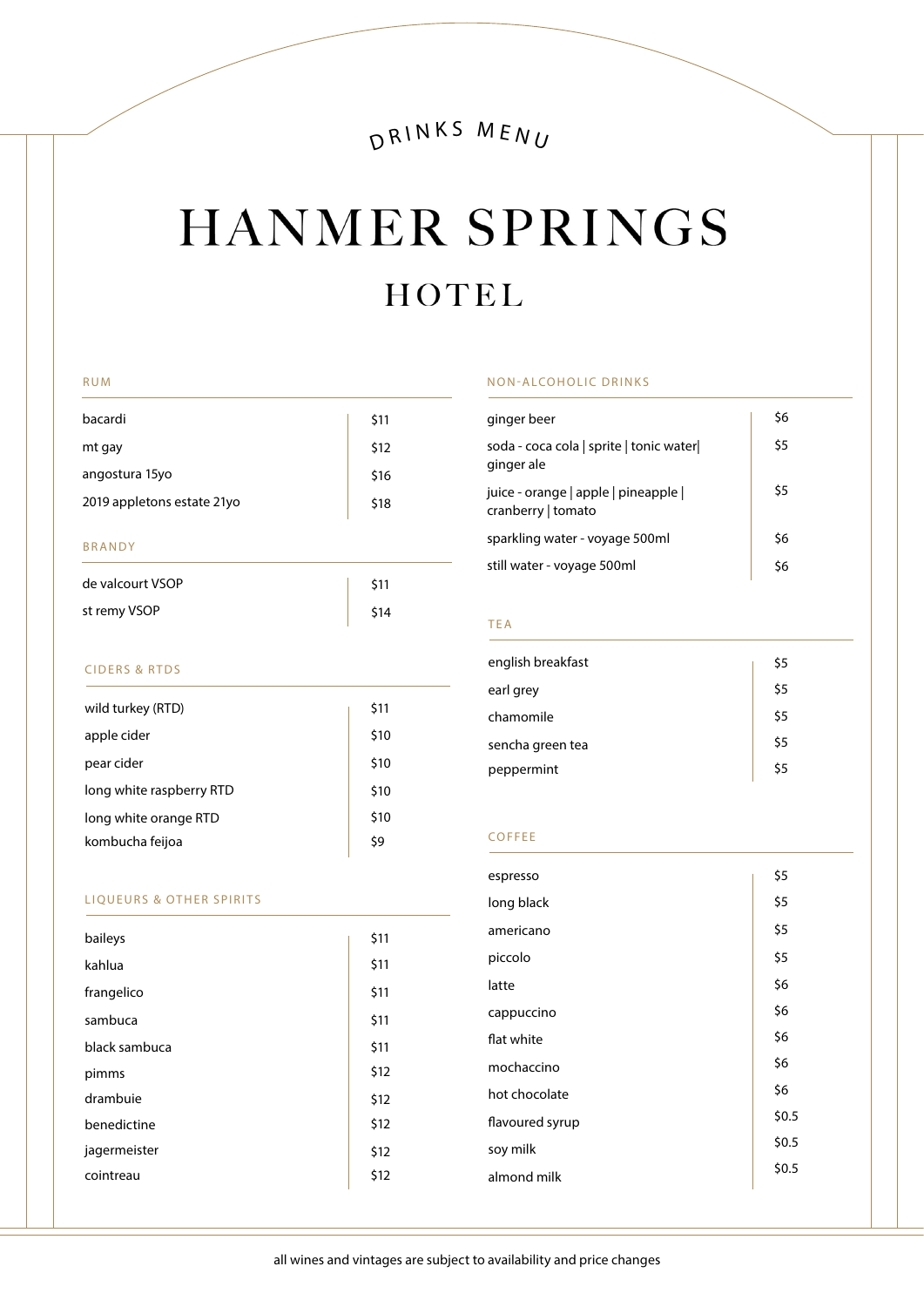COCKTAIL MENU

# **HANMER SPRINGS** HOTEL

HANDCRAFTED COCKTAILS

COSMOPOLITAN \$18 vodka, triple sec, lime juice, cranberry juice

> ESPRESSO MARTINI \$19 vodka, kahlua, espresso coffee

TOM COLLINS \$17 gin, lemon, simple syrup, soda water

MOJITO \$18 bacardi, lime juice, mint, soda water, sugar syrup

BLOODY MARY \$19 vodka, tomato juice, lemon juice, worcestershire sauce, tabasco sauce, seasoning

> TEQUILA SUNRISE \$17 tequila, grenadine, orange juice

LONG ISLAND ICED TEA \$23 vodka, bacardi, tequila, gin, triple sec, lemon juice, coca cola

> WHITE RUSSIAN \$17 vodka, kahlua, cream

TOBLERONE \$20 baileys, frangelico, kahlua, cream, honey syrup, chocolate syrup

> MARGARITA \$19 tequila, triple sec, lime juice

DIRTY MARTINI \$19 gin, dry vermouth, olives

COCK TAIL OF THE DAY check the blackboard for today's creation

all wines and vintages are subject to availability and price changes